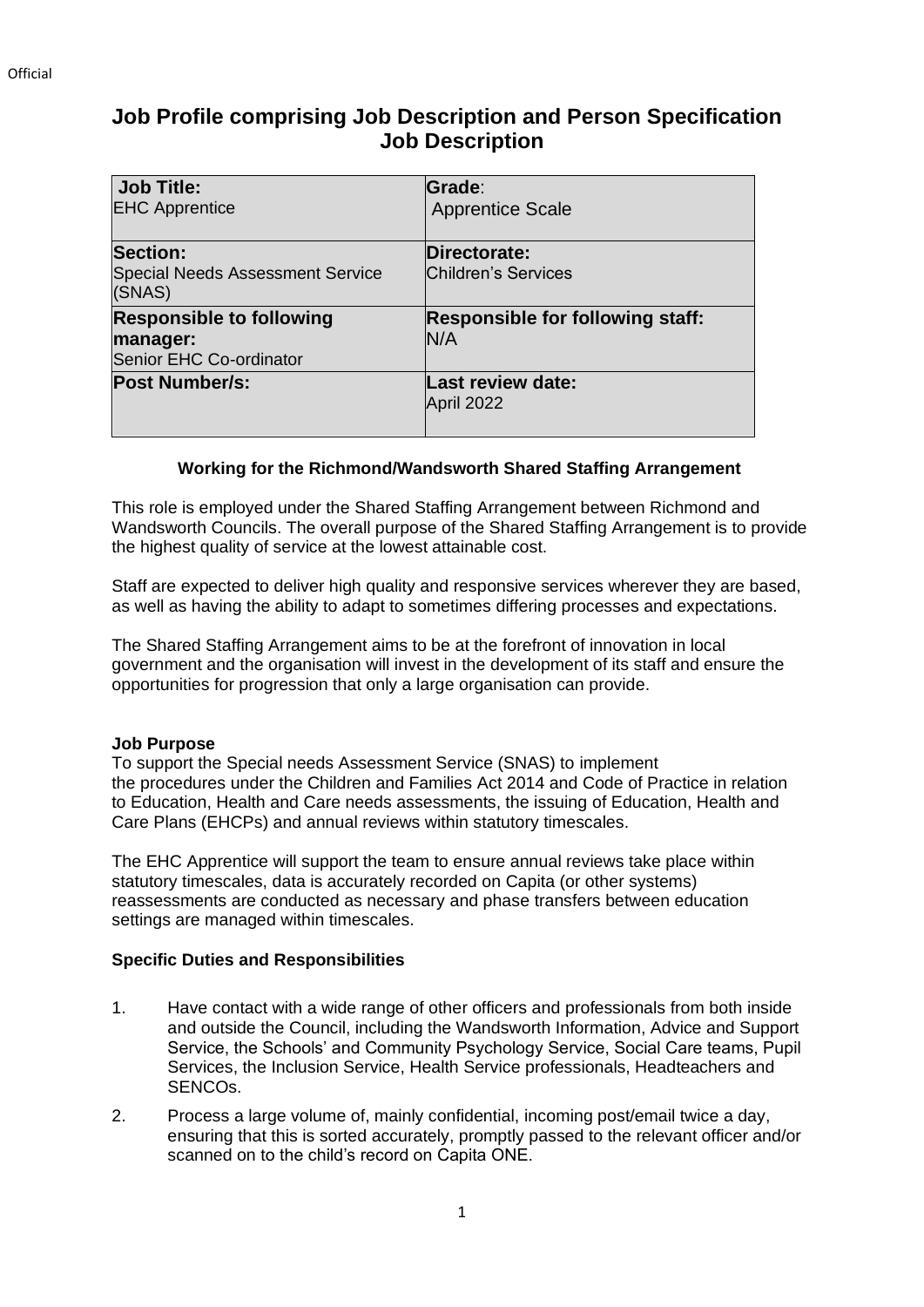- **Official**
- 3. Create and update children's records on Capita ONE and ensure that data is accurately inputted.
- 4. Undertake general maintenance on Capita ONE records and electronic files to ensure data remains up to date and accurate.
- 5. Generate and despatch letters to parents and professionals; ensuring that all correspondence is received and logged; sending out reminder letters to professionals where they have not submitted their reports on time; sending out draft and final EHC Plans to parents and schools/professionals; send out consultation letters to education settings with the aim of securing placements.
- 6. Provide support for the annual review process, including informing education settings of all the reviews due; receive annual review reports from settings and highlight relevant aspects for the EHC Co-ordinator to be able to make decisions; follow up outstanding annual review reports from settings; respond to parents/professionals/education settings with the decision taken following the review; ensure that reviews are processed within statutory timescales.
- 7. Co-ordinate statutory re-assessments and the amendment of EHC plans as required following an annual review working in partnership with an EHC Co-ordinator.
- 8. Maintain efficient systems to ensure the smooth running of the team.
- 9. Assist in organising Panel meetings as necessary.
- 10. Assist with Access to Records requests ensuring that papers are provided to the Departmental contact by the relevant deadlines**.**
- 11. Manage and organise the electronic filing system which stores scanned documents and keep this up to date.
- 12. Undertake other duties, commensurate with the grade and title of the post, as required by the Senior EHC Co-ordinator/ Team Manager.
- 13. Ensure that the Senior EHC Co-ordinator is made aware and kept fully informed of any concerns in relation to safeguarding and/or child protection
- 14. Generally, promote the services of the department by assisting the public in person or by telephone in a helpful and courteous manner.

## **Generic Duties and Responsibilities**

- To contribute to the continuous improvement of the services of the Boroughs of Wandsworth and Richmond.
- To comply with relevant Codes of Practice, including the Code of Conduct and policies concerning data protection and health and safety.
- To adhere to security controls and requirements as mandated by the SSA's policies, procedures and local risk assessments to maintain confidentiality, integrity, availability and legal compliance of information and systems.
- To promote equality, diversity, and inclusion, maintaining an awareness of the equality and diversity protocol/policy and working to create and maintain a safe, supportive and welcoming environment where all people are treated with dignity and their identity and culture are valued and respected.
- To understand both Councils' duties and responsibilities for safeguarding children, young people and adults as they apply to the role within the council.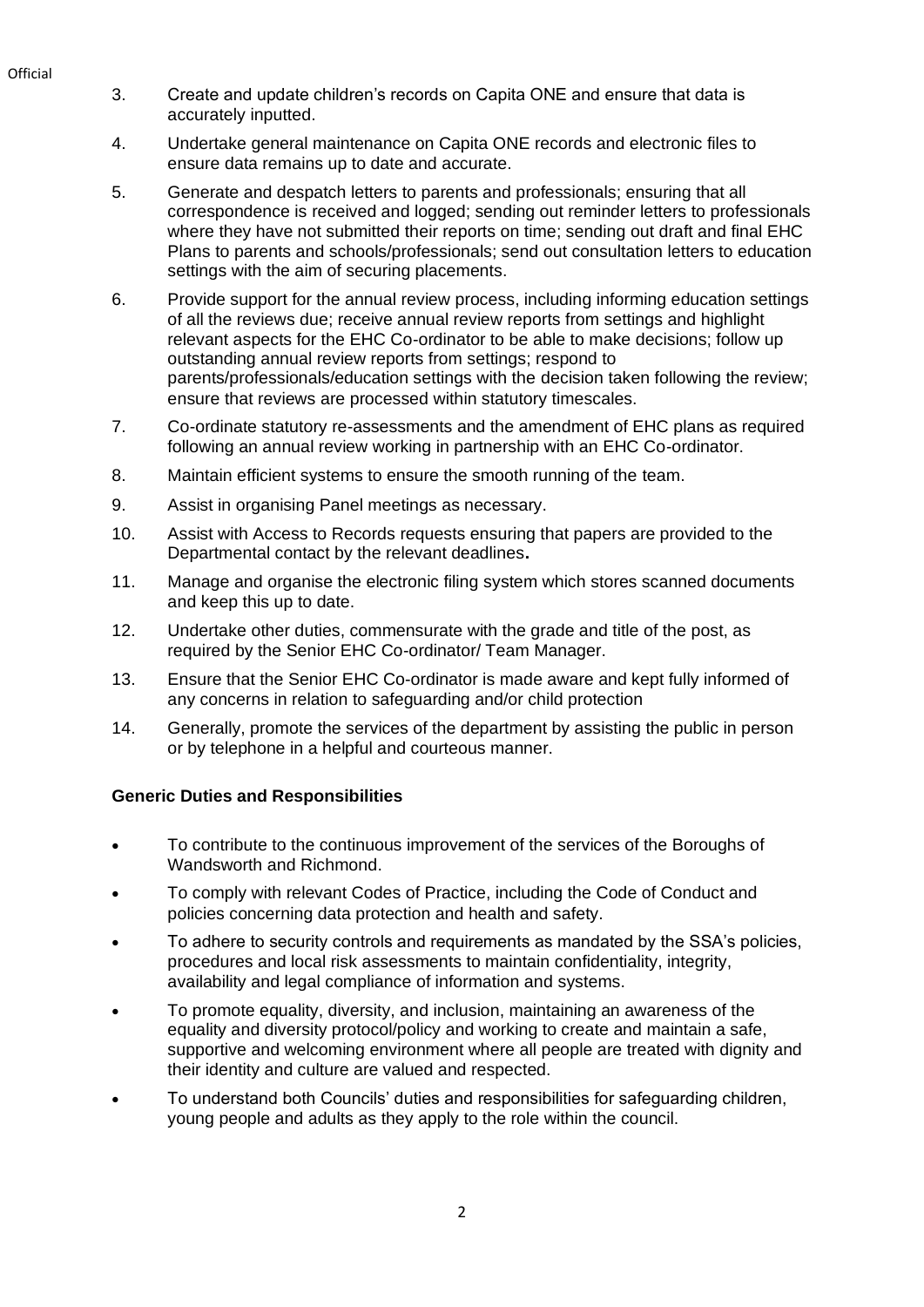• The Shared Staffing Arrangement will keep its structures under continual review and as a result the post holder should expect to carry out any other reasonable duties within the overall function, commensurate with the level of the post.

**Additional Information** – N/A



# **Current Team Structure**

### **Person Specification**

#### **Our Values and Behaviours**

The values and behaviours we seek from our staff draw on the high standards of the two boroughs, and we prize these qualities in particular:

**Being open.** This means we share our views openly, honestly and in a thoughtful way. We encourage new ideas and ways of doing things. We appreciate and listen to feedback from each other.

**Being supportive.** This means we drive the success of the organisation by making sure that our colleagues are successful. We encourage others and take account of the challenges they face. We help each other to do our jobs.

**Being positive.** Being positive and helpful means, we keep our goals in mind and look for ways to achieve them. We listen constructively and help others see opportunities and the way forward. We have a 'can do' attitude and are continuously looking for ways to help each other improve.